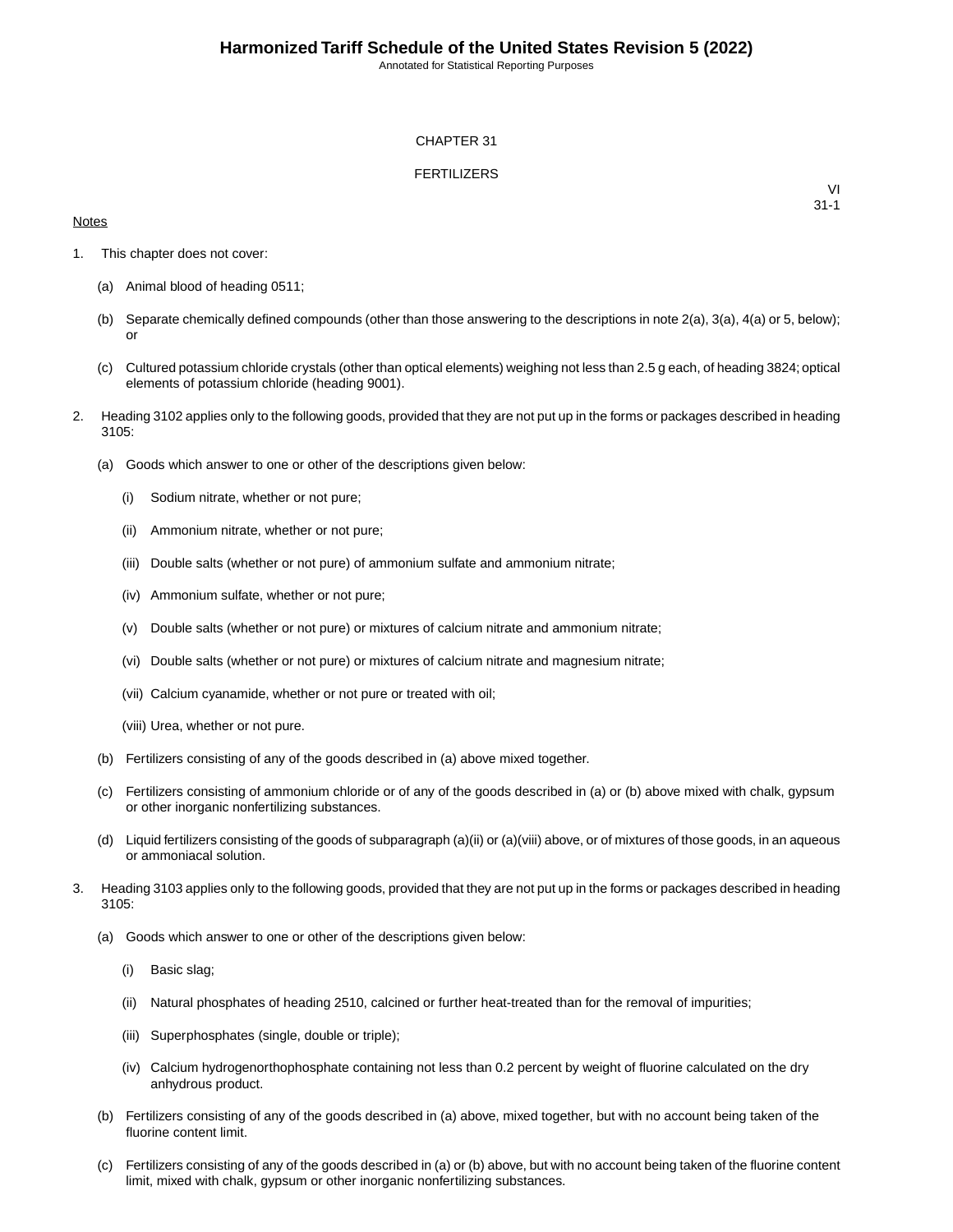## **Harmonized Tariff Schedule of the United States Revision 5 (2022)**

Annotated for Statistical Reporting Purposes

Notes (con.) VI 31-2

- 4. Heading 3104 applies only to the following goods, provided that they are not put up in the forms or packages described in heading 3105:
	- (a) Goods which answer to one or other of the descriptions given below:
		- (i) Crude natural potassium salts (for example, carnallite, kainite and sylvite);
		- (ii) Potassium chloride, whether or not pure, except as provided in note 1(c) above;
		- (iii) Potassium sulfate, whether or not pure;
		- (iv) Magnesium potassium sulfate, whether or not pure.
	- (b) Fertilizers consisting of any of the goods described in (a) above mixed together.
- 5. Ammonium dihydrogenorthophosphate (monoammonium phosphate) and diammonium hydrogenorthophosphate (diammonium phosphate), whether or not pure, and intermediates thereof, are to be classified in heading 3105.
- 6. For the purposes of heading 3105, the term "other fertilizers" applies only to products of a kind used as fertilizers and containing, as an essential constituent, at least one of the fertilizing elements nitrogen, phosphorus or potassium.

#### Compiler's Note

The provisions of subchapter II of chapter 99 (Miscellaneous Tariff Bills or MTBs), the provisions of the Generalized System of Preferences (GSP) found in General Note 4 and most product exclusions from the additional tariffs on products of China in subchapter III of chapter 99 expired on December 31, 2020. However, no endnotes or footnotes relating to these provisions have been deleted as of the issue date of this edition.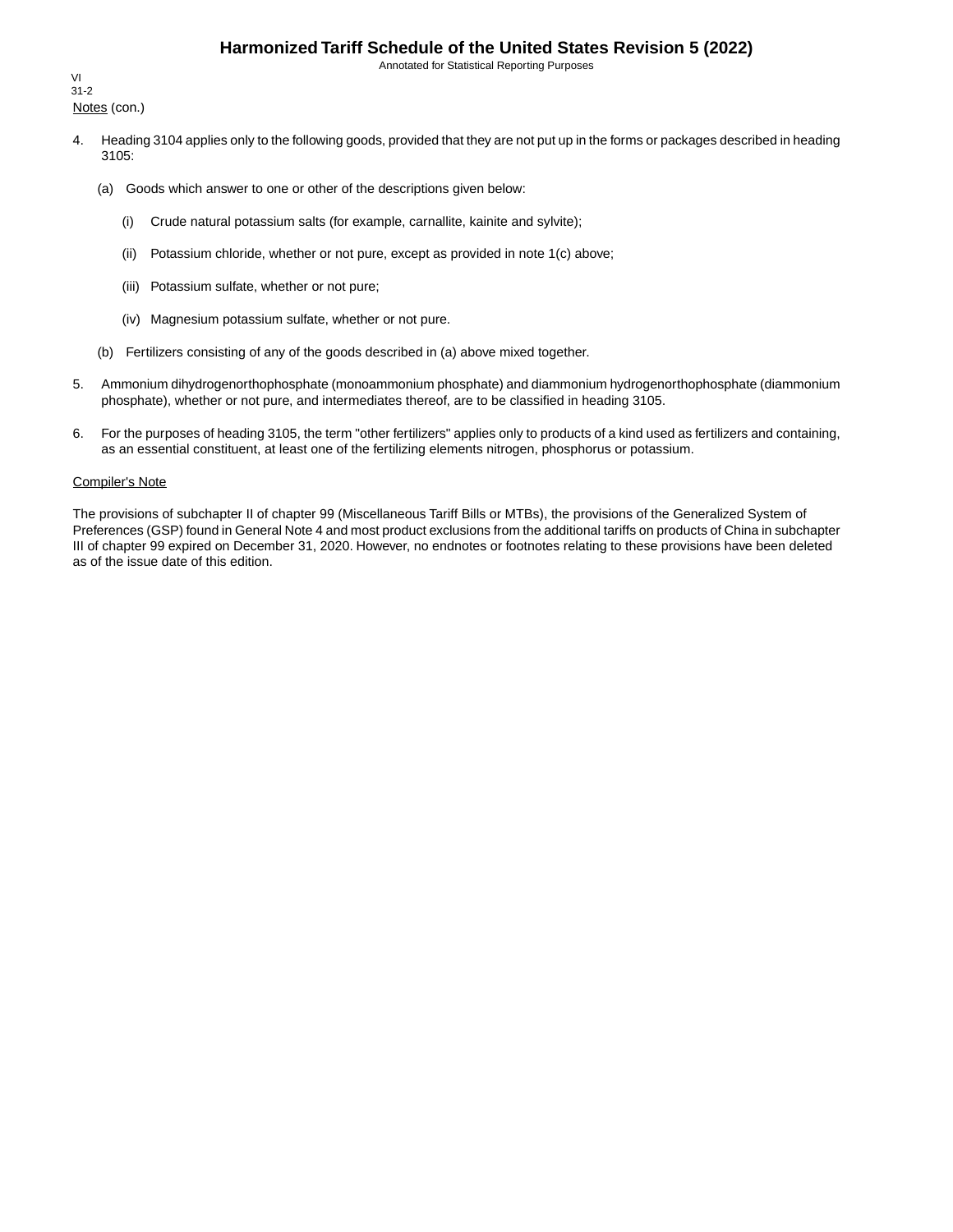# **Harmonized Tariff Schedule of the United States Revision 5 (2022)**

Annotated for Statistical Reporting Purposes

| Heading/      | Stat.       |                                                                           | Unit           |         | Rates of Duty |                |
|---------------|-------------|---------------------------------------------------------------------------|----------------|---------|---------------|----------------|
| Subheading    | Suf-<br>fix | <b>Article Description</b>                                                | of<br>Quantity | General |               | $\overline{2}$ |
| 3101.00.00    |             | 00 Animal or vegetable fertilizers, whether or not mixed together         |                |         | Special       |                |
|               |             | or chemically treated; fertilizers produced by the mixing or              |                |         |               |                |
|               |             |                                                                           |                |         |               | Free           |
| 3102          |             | Mineral or chemical fertilizers, nitrogenous:                             |                |         |               |                |
| 3102.10.00    |             |                                                                           |                |         |               | Free           |
|               | 10          |                                                                           |                |         |               |                |
|               |             | Other:                                                                    |                |         |               |                |
|               | 30          | Diesel exhaust fluid (DEF) of a kind meeting ISO                          |                |         |               |                |
|               |             |                                                                           |                |         |               |                |
|               | 50          |                                                                           |                |         |               |                |
|               |             | Ammonium sulfate; double salts and mixtures of ammonium                   |                |         |               |                |
| 3102.21.00 00 |             | sulfate and ammonium nitrate:                                             |                |         |               | Free           |
|               |             |                                                                           |                |         |               |                |
| 3102.29.00 00 |             |                                                                           |                |         |               | Free           |
| 3102.30.00    | 00          | Ammonium nitrate, whether or not in aqueous solution t  Free <sup>2</sup> |                |         |               | Free           |
| 3102.40.00 00 |             | Mixtures of ammonium nitrate with calcium carbonate or                    |                |         |               |                |
|               |             |                                                                           |                |         |               | Free           |
| 3102.50.00 00 |             |                                                                           |                |         |               | Free           |
| 3102.60.00 00 |             | Double salts and mixtures of calcium nitrate and                          |                |         |               |                |
|               |             |                                                                           |                |         |               | Free           |
| 3102.80.00 00 |             | Mixtures of urea and ammonium nitrate in aqueous or                       |                |         |               |                |
|               |             |                                                                           |                |         |               | Free           |
| 3102.90.01 00 |             | Other, including mixtures not specified in the foregoing                  |                |         |               |                |
|               |             |                                                                           |                |         |               | Free           |
| 3103          |             | Mineral or chemical fertilizers, phosphatic:                              |                |         |               |                |
|               |             | Superphosphates:                                                          |                |         |               |                |
| 3103.11.00 00 |             | Containing by weight 35 percent or more of                                |                |         |               |                |
|               |             |                                                                           |                |         |               | Free           |
| 3103.19.00 00 |             |                                                                           |                |         |               | Free           |
| 3103.90.01    | 00          |                                                                           |                |         |               | Free           |
| 3104          |             | Mineral or chemical fertilizers, potassic:                                |                |         |               |                |
| 3104.20.00    |             |                                                                           |                |         |               | Free           |
|               | 10          | Containing not more than 62 percent by weight of                          |                |         |               |                |
|               |             |                                                                           |                |         |               |                |
|               | 50          | Containing more than 62 percent by weight of                              |                |         |               |                |
|               |             |                                                                           |                |         |               |                |
| 3104.30.00 00 |             |                                                                           |                |         |               | Free           |
| 3104.90.01    | 00          |                                                                           |                |         |               | Free           |
|               |             |                                                                           |                |         |               |                |
|               |             |                                                                           |                |         |               |                |
|               |             |                                                                           |                |         |               |                |
|               |             |                                                                           |                |         |               |                |
|               |             |                                                                           |                |         |               |                |
|               |             |                                                                           |                |         |               |                |
|               |             |                                                                           |                |         |               |                |
|               |             |                                                                           |                |         |               |                |
|               |             |                                                                           |                |         |               |                |
|               |             |                                                                           |                |         |               |                |
|               |             |                                                                           |                |         |               |                |
|               |             |                                                                           |                |         |               |                |
|               |             |                                                                           |                |         |               |                |
|               |             |                                                                           |                |         |               |                |
|               |             |                                                                           |                |         |               |                |
|               |             |                                                                           |                |         |               |                |

VI 31-3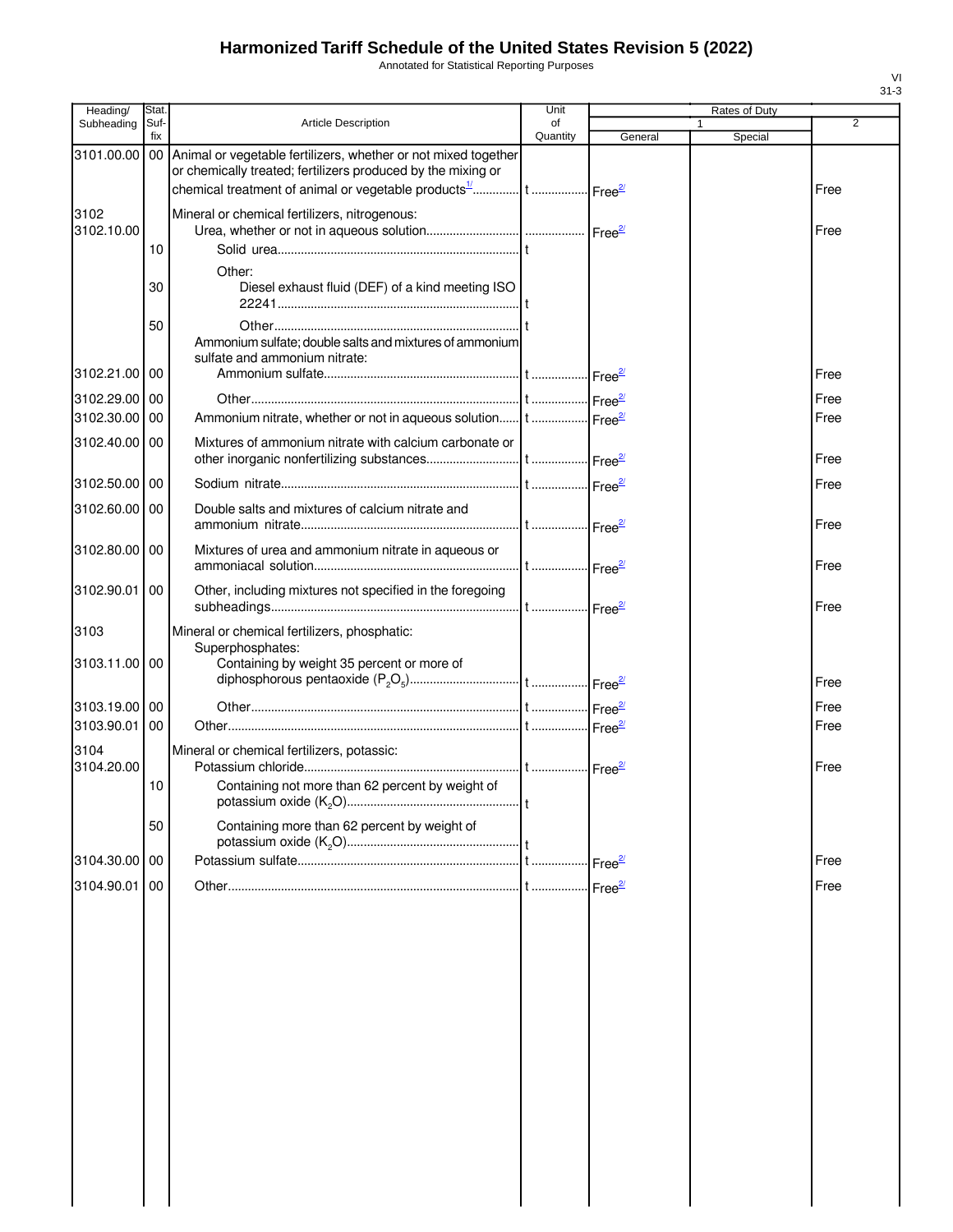# **Harmonized Tariff Schedule of the United States Revision 5 (2022)**

Annotated for Statistical Reporting Purposes

| Stat. |                                                                                                                                     | Unit                                                                                                                                                                                                                          |                                                                                                                                                                                                                                                               | Rates of Duty                                                                                                                               |              |
|-------|-------------------------------------------------------------------------------------------------------------------------------------|-------------------------------------------------------------------------------------------------------------------------------------------------------------------------------------------------------------------------------|---------------------------------------------------------------------------------------------------------------------------------------------------------------------------------------------------------------------------------------------------------------|---------------------------------------------------------------------------------------------------------------------------------------------|--------------|
| fix   |                                                                                                                                     | Quantity                                                                                                                                                                                                                      | General                                                                                                                                                                                                                                                       |                                                                                                                                             | 2            |
| 00    | Mineral or chemical fertilizers containing two or three of the<br>fertilizers; goods of this chapter in tablets or similar forms or |                                                                                                                                                                                                                               |                                                                                                                                                                                                                                                               |                                                                                                                                             |              |
|       |                                                                                                                                     |                                                                                                                                                                                                                               |                                                                                                                                                                                                                                                               |                                                                                                                                             | Free         |
| 00    |                                                                                                                                     |                                                                                                                                                                                                                               |                                                                                                                                                                                                                                                               |                                                                                                                                             | Free         |
| 00    |                                                                                                                                     |                                                                                                                                                                                                                               |                                                                                                                                                                                                                                                               |                                                                                                                                             | Free         |
|       | phosphate) and mixtures thereof with diammonium                                                                                     |                                                                                                                                                                                                                               |                                                                                                                                                                                                                                                               |                                                                                                                                             | Free         |
| 10    |                                                                                                                                     |                                                                                                                                                                                                                               |                                                                                                                                                                                                                                                               |                                                                                                                                             |              |
| 50    | Other mineral or chemical fertilizers containing the two<br>fertilizing elements nitrogen and phosphorus:                           |                                                                                                                                                                                                                               |                                                                                                                                                                                                                                                               |                                                                                                                                             |              |
| 00    |                                                                                                                                     |                                                                                                                                                                                                                               |                                                                                                                                                                                                                                                               |                                                                                                                                             | Free         |
| 00    |                                                                                                                                     |                                                                                                                                                                                                                               |                                                                                                                                                                                                                                                               |                                                                                                                                             | Free         |
| 00    |                                                                                                                                     |                                                                                                                                                                                                                               |                                                                                                                                                                                                                                                               |                                                                                                                                             | Free         |
|       |                                                                                                                                     |                                                                                                                                                                                                                               |                                                                                                                                                                                                                                                               |                                                                                                                                             | Free         |
| 10    |                                                                                                                                     |                                                                                                                                                                                                                               |                                                                                                                                                                                                                                                               |                                                                                                                                             |              |
|       |                                                                                                                                     |                                                                                                                                                                                                                               |                                                                                                                                                                                                                                                               |                                                                                                                                             |              |
|       | Suf-<br>50                                                                                                                          | Article Description<br>in packages of a gross weight not exceeding 10 kg:<br>Products of this chapter in tablets or similar forms or in<br>Diammonium hydrogenorthophosphate (Diammonium<br>Ammonium dihydrogenorthophosphate | of<br>fertilizing elements nitrogen, phosphorus and potassium; other<br>Mineral or chemical fertilizers containing the three fertilizing<br>Ammonium dihydrogenorthophosphate (Monoammonium<br>Mineral or chemical fertilizers containing the two fertilizing | packages of a gross weight not exceeding 10 kg kg Free <sup>21</sup><br>hydrogenorthophosphate (Diammonium phosphate)    Free <sup>2/</sup> | 1<br>Special |

VI 31-4